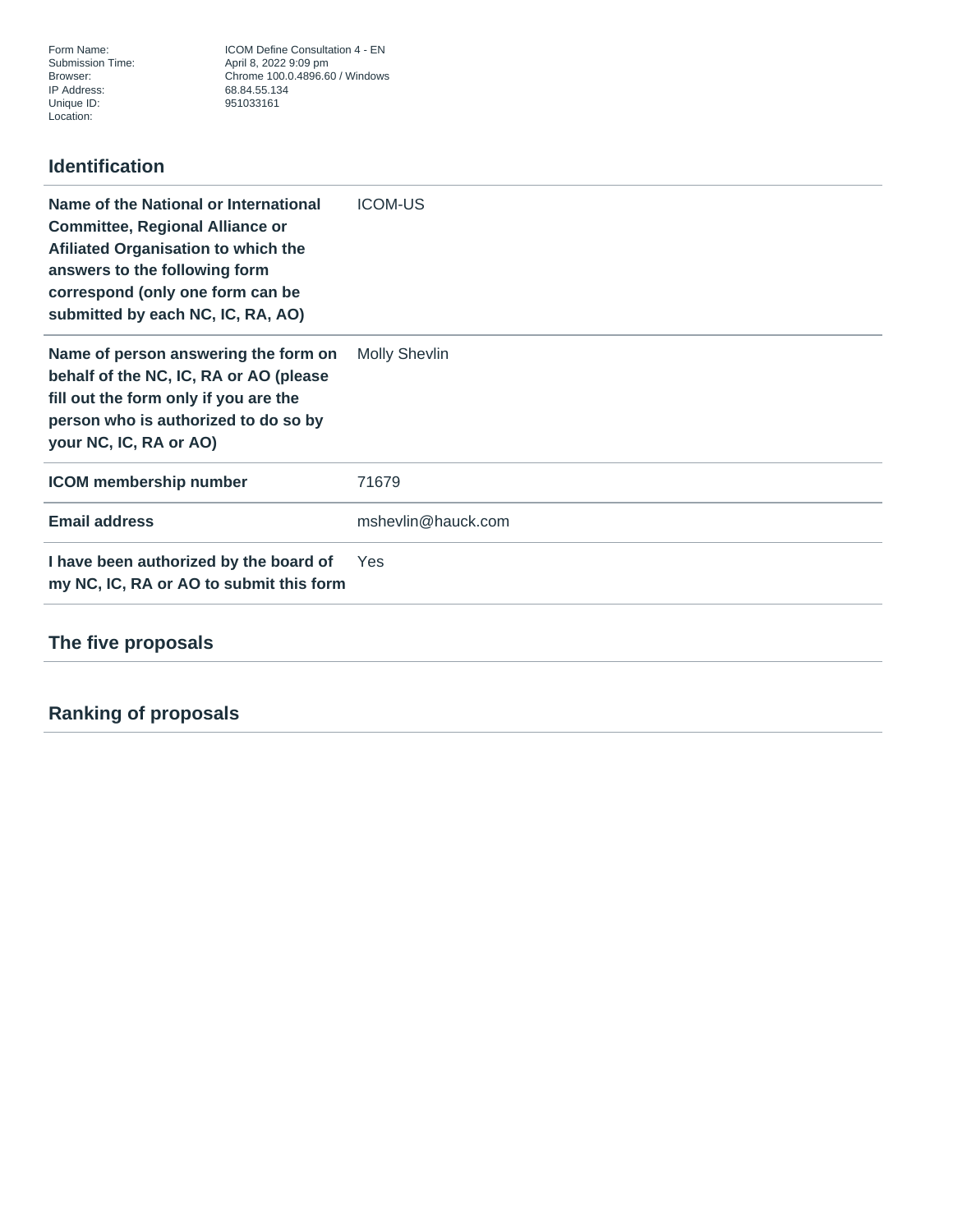**1. Please rank the following proposals from 1 to 5, being 1 the most preferred one:**

A museum is an accessible, inclusive, not-for-profit institution. It inspires discovery, emotion, reflection, and critical thinking around tangible and intangible heritage. In the service of society, and in active partnership with diverse communities, museums research, collect, conserve, exhibit, educate and communicate. They operate professionally and ethically, promoting sustainability and equity. = 1 (most preferred) A museum is a permanent, not-for-profit institution, accessible to the public and of service to society. It collects, conserves, interprets and exhibits, tangible, intangible, cultural and natural heritage in a professional, ethical, and sustainable manner for research, education, reflection and enjoyment. It communicates in an inclusive, diversified, and participatory way with communities and the public. = 3

A museum is a not-for-profit, permanent institution in the service of society that researches, collects, conserves, exhibits, and communicates tangible and intangible heritage. Open to the public, it is accessible, inclusive, and fosters diversity and sustainability. The museum operates professionally, ethically and with the participation of communities, offering varied audience experiences for the purposes of education, enjoyment and the expansion of knowledge.  $= 4$ 

A museum is an inclusive, not-for-profit institution, open to the public, which researches, collects, preserves, exhibits, and communicates tangible and intangible heritage, facilitating critical reflections on memory and identity. Museums are in the service of society, providing educational and knowledge sharing experiences. Driven by communities or shaped together with their audiences, museums can take a wide range of formats, fostering equal access, sustainability, and diversity. = 5 (least preferred) A museum is an open and accessible not-for-profit institution that collects, researches, preserves, exhibits and communicates the tangible and intangible heritage of people and the environment for the benefit of society. Museums are committed to ethical and sustainable practices and are operated in an inclusive and professional manner to create enjoyable and educational experiences that foster curiosity and discovery. = 2